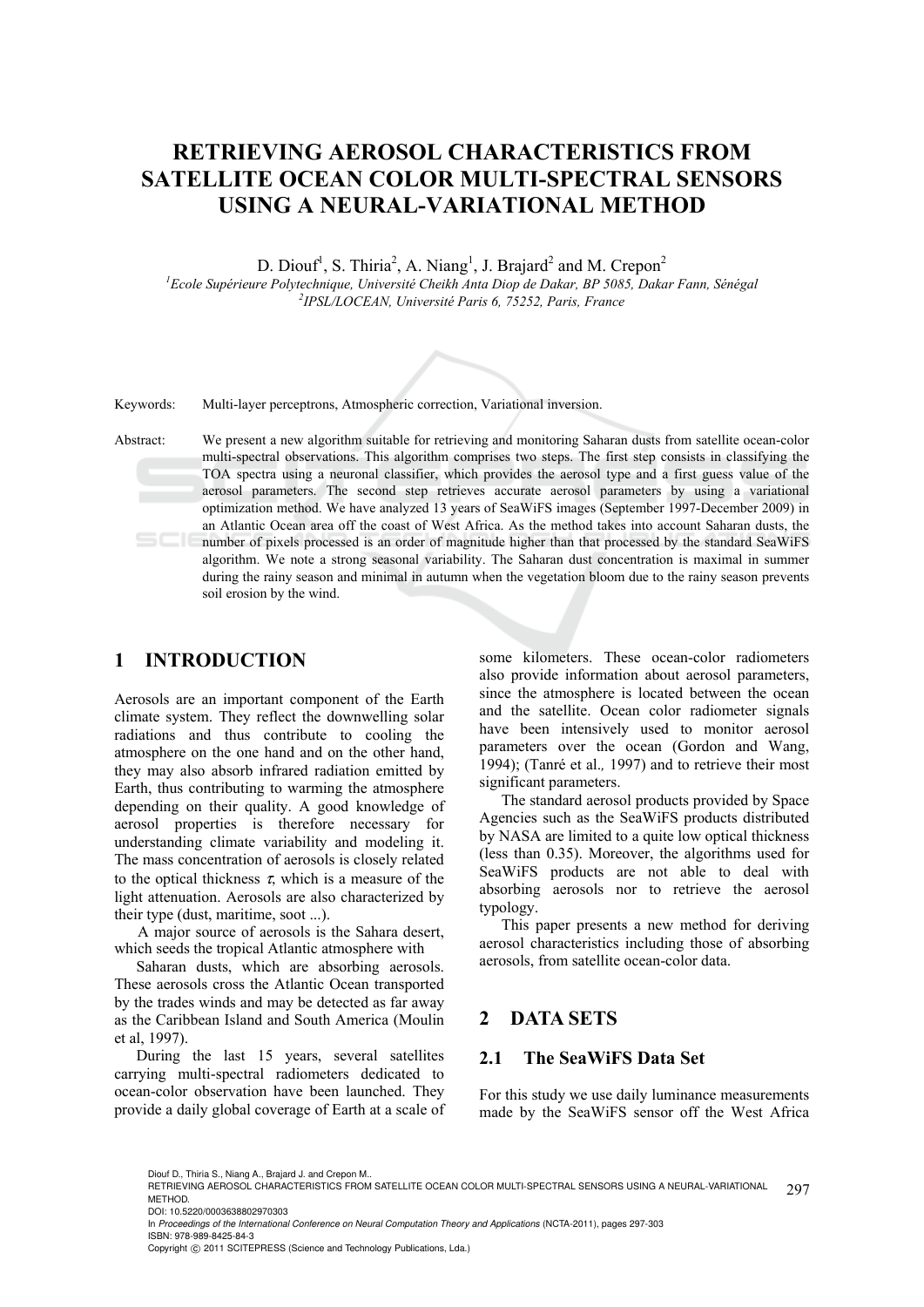coast in an area between 8°-24°N and 14°-30°W. These measures extend the period of 1997-2009. Luminances are at wavelengths 412nm, 443nm, 490nm, 510nm, 555nm, 670nm.765nm and 865nm. For each wavelength  $\lambda$ , the TOA reflectance  $\rho$  is computed.

According to Gordon and Wang (1994) the Top Of the Atmosphere (TOA) reflectance  $\rho$  is the sum of several components that can be computed separately: the Rayleigh multiple scattering (air molecules) in the absence of aerosols, can be accurately computed by using the atmospheric pressure, and the whitecap contribution by taking into account the wind speed. We removed pixels contaminated by the sun glitter, using a geometrical mask. The signal that was finally used in our classification method was therefore:

$$
\rho_{used} = \rho_a + \rho_{ra} + t\rho_w \tag{1}
$$

where  $\rho_a$  is the reflectance resulting from multiple scattering of aerosols in the absence of the air,  $\rho_{ra}$  is the interaction term between molecular and aerosol scattering,  $\rho_w$ , is the contribution of the water and *t* is the transmittance of the atmosphere at a given wavelength *(*λ).

In equation (1),  $\rho_w$  is small in the red and nearinfrared, so that  $\rho_{used}$  mainly depends on the aerosol term  $\rho_a + \rho_{ra}$  at 670, 765 and 865 nm. For the other visible bands, it is expected that the aerosol term remains large enough in most situations to allow us to retrieve pertinent information (in particular absorption capability) about the particles at these wavelengths.

We used satellite data sets comprising ten dimensional vectors, whose components are eight wavelengths measured by the radiometer and two viewing angles since the reflectance spectra depend on the geometry of the measurement. These angles are the sun zenith angle  $\theta_s$  and the scattering angle  $\gamma$ defined as:

$$
\gamma = \arccos(-\cos\theta_v \cos\theta_s + \sin\theta_v \sin\theta_s \cos\Delta\Phi) \tag{2}
$$

where  $\Delta \Phi = \phi_o - \phi_v$  is the azimuth angle difference between the satellite and the sun, and  $\theta$ <sup>*v*</sup> is the viewing zenith angle.

Each vector, whose components correspond to the SeaWiFS wavelengths, represents a ρ*used* spectrum.

### **2.2 The Learning Data Set**

The learning data set consists of observed  $\rho_{used}^{obs}$  ex-

tracted from pixels of SeaWiFS images off the West Africa coast during the year 2003 and two associated viewing angles (i.e., the sun zenith angle  $\theta$ <sub>s</sub> and the scattering angle  $\gamma$ . All the available daily SeaWiFS images were homogeneously sampled (one pixelline over 10) providing 426,117 clear-sky spectra of  $\rho_{used}^{obs}$ . The learning dataset *Data<sup>obs</sup>* is thus composed of ten component vectors i.e. the eight wavelengths measured by the radiometer and the two viewing angles.

### **2.3 The Labeling Data Set**

The second data set, *Dataexpert* consists of the  $\rho_{used}^{expert}$  computed at eight wavelengths with a 2-layer radiative transfer model (Gordon & Wang, 1994) for various optical thickness values, chlorophyll content and geometry of the measurement and for five aerosol models. Each *Dataexpert* vector comprises eight spectral components  $(\rho_{used}^{expert})$  and two geometry components which are the sun zenith angle  $\theta_{\rm s}$  and the scattering angle  $\gamma$ . To these ten components which were used for the labeling the referent vectors provided by the unsupervised classification, we added the aerosol type and the optical thickness τ at 865 nm. *Dataexpert* comprises 6,000,000 simulated vectors using four aerosol models and one absorbing aerosol *(Moulin et al, 2001)*. The five aerosol models were computed at four different relative humidity (70%, 80%, 90%, 99%). *Dataexpert* was used in order to introduce the expertise and to retrieve the aerosol type and the optical thickness values.

### **3 THE METHOD**

In this study, we used two successive statistical models for analyzing the *Dataobs* images; the Self Organizing Map (SOM, Kohonen*,* 2001) model and the NeuroVaria method (Jamet et al.*,* 2005); (Brajard et al.*,* 2006). We first processed the images with a SOM model, which is well suited for visualizing and clustering a high-dimensional data set. We denoted this topological map as SOM-A-S (SOM-Angle-Spectrum). In the light of the results obtained by Niang et al.*,* (2006), we chose a similar architecture for SOM-A-S: a two-dimensional array with a large number of neurons  $(20 \times 30 = 600)$ . SOM-A-S was learned on the *Dataobs* of the year 2003. The vectors of the learning data set were thus clustered into 600 groups, allowing a highly discriminative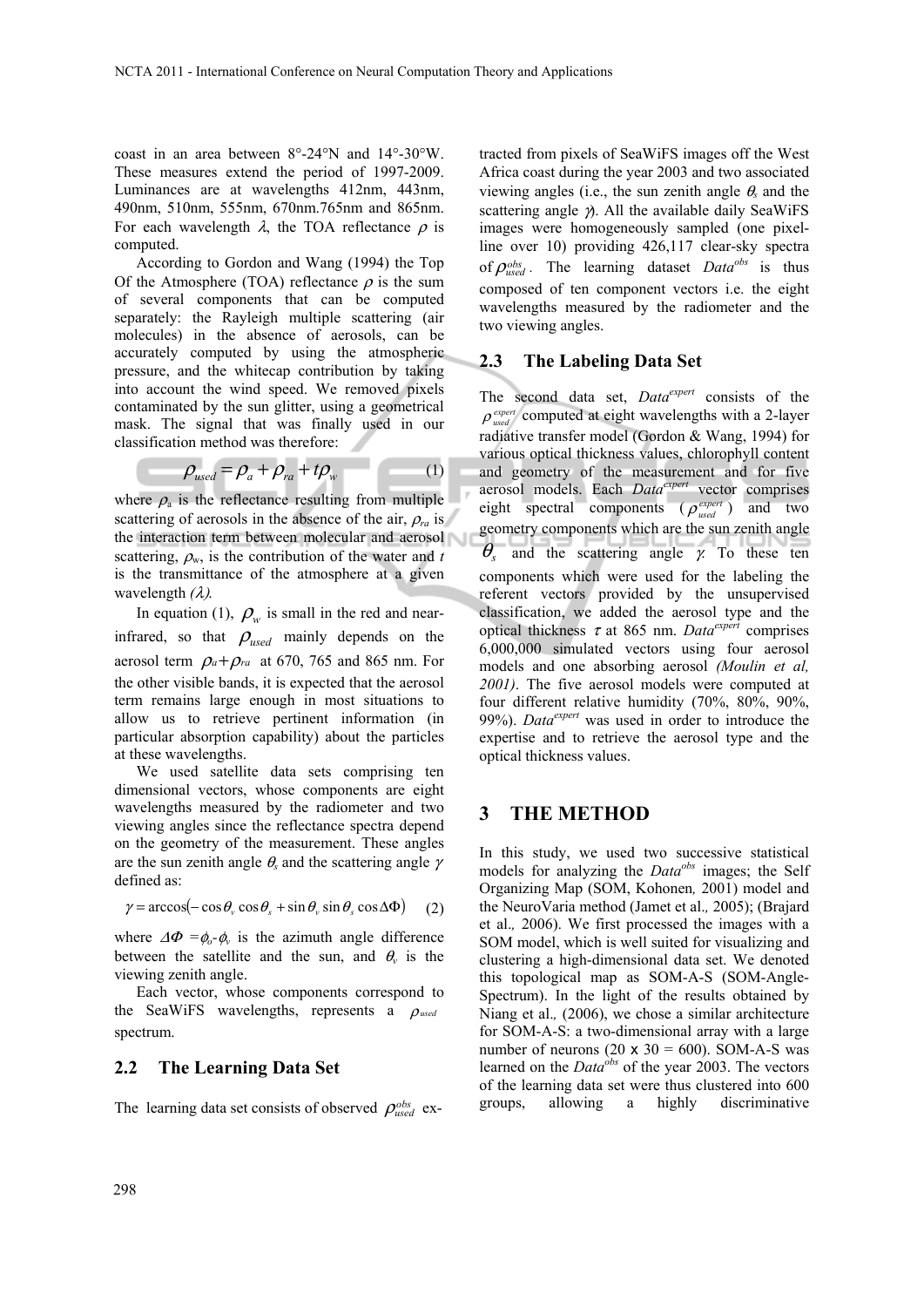representation of *Dataobs*. The second dataset, *Dataexpert,* representing the expertise, was used to decode the SeaWiFS images. The principle of the method is to compare the ten-component vectors of *Dataexpert* whose associated parameters are known, with those of the neurons of SOM-A-S according to a distance. At the end of the labeling, each neuron of SOM-A-S map has captured a set of  $\rho^{\text{exp} ert}$  and takes a label, which is extracted from that set according to the procedure described in *Niang et al.,* (2006). The only difference between the two versions being that the old one uses a first map to determine 10 different classes of angles, each one giving rise to a dedicated SOM map for the classification of the reflectance spectra, while SOM-A-S uses a unique map doing a data fusion between the viewing angles and the spectra. By using a unique map, we avoided the threshold effect that is induced by the two steps classification (angle and then reflectance) and the eleven SOM maps

described in Niang et al.*,* (2003). Each neuron is therefore associated with an atmospheric and ocean physical parameters  $(\tau, C)$ and an aerosol type. The SOM-A-S map being labelled, we are able to analyze a satellite image by projecting the ten component vector (reflectances and viewing angles) associated with each pixel on the SOM-A-S map. Pixels captured by a neuron are assigned to the aerosol type and optical thickness associated with this neuron. For monthly climatology images, the aerosol type is estimated as the median of the types of the images considered.

The second statistical model improves the retrieval of the optical thickness. We used a neurovariational algorithm, called NeuroVaria, that is able to provide accurate atmospheric corrections for inverting satellite ocean-colour measurements. The algorithm minimizes a weighted quadratic cost function, *J*, by adjusting control parameters (atmospheric and oceanic) such as τ and *C* (Brajard et al.*,* 2008). *J* describes the difference between the satellite measurement  $\rho^{obs}$  and a simulated reflectance  $\rho^{sim}$  computed using radiative transfer codes modelled by supervised neural networks (the so called Multi-Layer-Perceptrons, MLP). The minimization implies the computation of the gradient of *J* with respect to the control parameters and consequently of the derivatives of the MLPs, which is done by the classical gradient backpropagation algorithm (Bishop*,* 1995). The novelty of the version of NeuroVaria developed in this work is that the MLPs modelling the radiative transfer codes were specially designed to take African dusts

into account. Moreover we used the atmospheric parameter values given by SOM-A-S and validated using in situ data (see section 4), as first guesses of the NeuroVaria algorithm minimization. Since the efficiency of a minimizing procedure depends on the first guesses of the control parameters, we expect to improve the accuracy of the retrieved parameters.

Using these two statistical models sequentially is indeed a mixed neuro variational method. We denoted it in the following by SOM-NV.

# **4 VALIDATIONS OF THE AEROSOL PARAMETERS USING SOM-A-S**

As SOM-A-S takes into account Saharan dusts, the number of pixels processed is an order of magnitude higher than that processed by the standard SeaWiFS algorithm. As an example, on October 07 2003, SOM-A-S processed 29,083 pixels while SeaWiFS processed 16,193 pixels only; on October 12 SOM-A-S processed 30,300 pixels and SeaWiFS 3,338 only. Besides a statistical comparison between the SOM-A-S and SeaWiFS algorithms was made for values of  $\tau$  <0.35. The Mean Relative Error (MRE) remains low (22.88% for October 07 2003 and 16.16% for October 12 2003) and the Root Mean Square Error (RMSE) was less than 0.04 for both days. As a preliminary conclusion, the values retrieved by SOM-A-S seem consistent with and very close to those retrieved by the classical algorithm of SeaWiFS for  $\tau$  <0.35.

The Angström exponent  $\alpha$  (500,870) provided by *AERONET*, allows us to attempt to validate the dust aerosol type provided by SOM-A-S. Since the sun photometer does not give the aerosol type, it is thought possible to validate the dusts by studying the behavior of  $\alpha$  (500,870). The low  $\alpha$  (500,870) values ( $\alpha \le 0.5$ ) result from the presence of large particles typical of desert dusts (Nobileau et al.*,* 2005). In Figure 1 we show the distribution of the <sup>α</sup>(500,870) of the Dakar-M'Bour *AERONET*  measurements for the dusty and the non-dusty days determined by SOM-A-S on the SeaWiFs collocated pixels. The confidence interval of the average value of  $\alpha$  (500,870) calculated by SOM-A-S from SeaWiFs measurements for the dusty days was between 0.40 and 0.47, whereas it was between 0.61-0.79 for non-dusty days. This means that the dust classification provided by SOM-A-S is in agreement with the AERONET measurements, which permits us to distinguish the dust absorbingaerosols from the non-absorbing ones by processing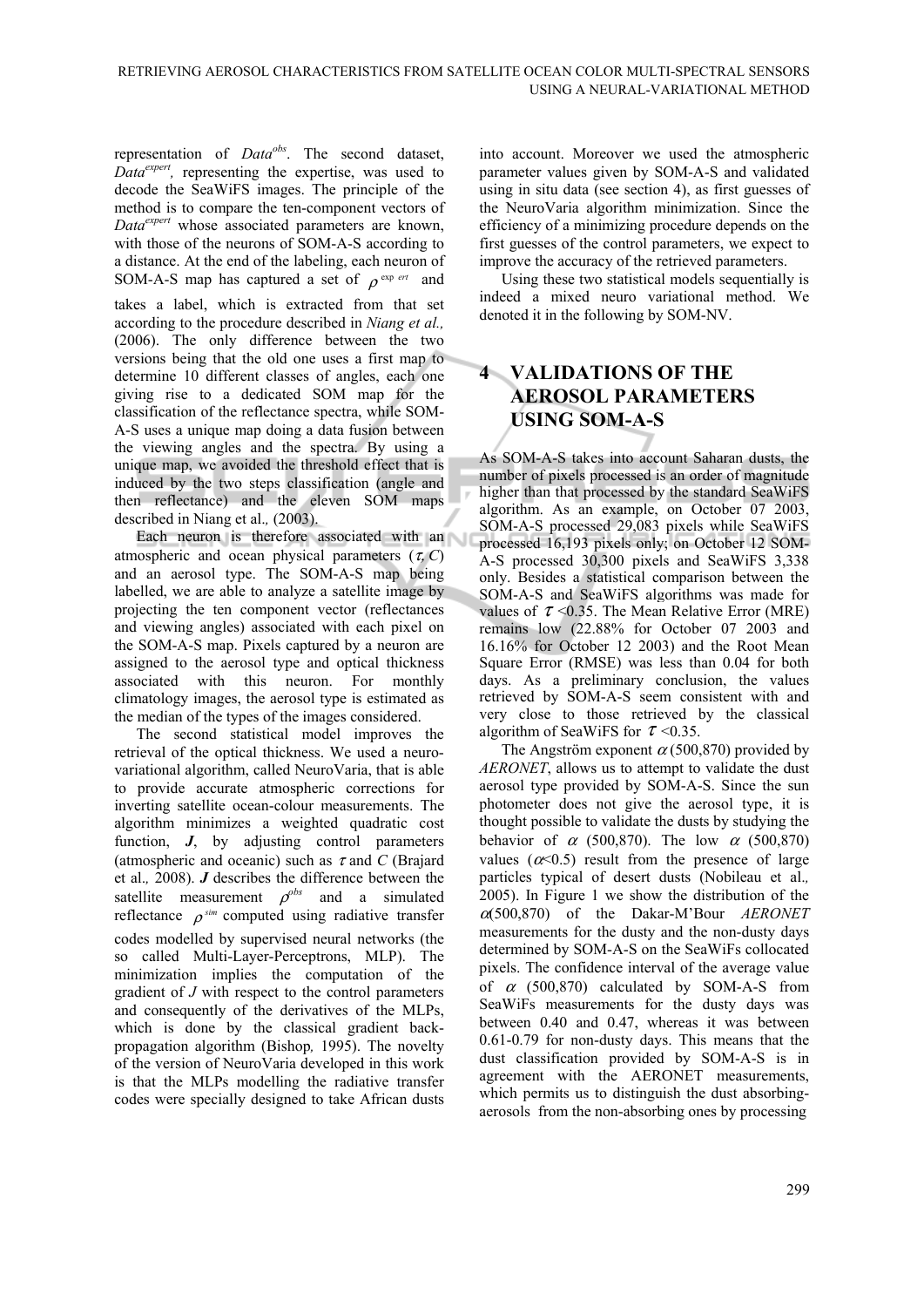

the SeaWiFs observations with SOM-A-S.

Figure 1: Comparison of the  $\alpha$  (500, 870) values measured at the Dakar *AERONET* station for dusty days (left) and for non-dusty days (right). For dusty days, most of the  $\alpha$ (500, 870) values are less than 0.5.

# **5 IMPROVING ATMOSPHERIC RESTITUTION WITH SOM-NV**

We processed the 13 year data set of SeaWiFS imagery with SOM-NV. This data set presents a well-marked seasonal variability. Figure 2 shows, as an example, the monthly situations during winter (January), spring (March), summer (July) and autumn (November) of the year 2006 decoded with SOM-NV for the aerosol optical thickness and with SOM-A-S for the aerosol type. In winter (January), the northern part of the studied domain was free of dusts and the optical thickness was almost zero; in the southern part, we observed the presence of Saharan dusts with a small concentration (small optical thickness). In spring, the Saharan dusts moved northward and their concentration (optical thickness) increased. In summer, the Saharan dusts invaded the entire domain and their concentration was maximal. In autumn, the Saharan dusts disappeared but we noted a low optical thickness in the whole domain due to the presence of nonabsorbing aerosols. The year 2006 represents a typical year of the data set concerning the seasonal variability, which is observed every year.

During winter, spring and summer, the presence of Saharan dusts is linked to the westward wind, eroding the Sahara ground and transporting dusts over the Atlantic, as seen in Figure 2. The extent of Saharan dust is maximal in summer when the Inter Tropical Convergence Zone (ITCZ) is at its maximum latitude. The situation in autumn is puzzling. The wind is still blowing westward in the southern part of the domain but we do not detect any Saharan dust. A possible explanation might be due to the fact that in autumn, the vegetation has

developed following the summer rain, (summer is the rainy season). The vegetation and soil humidity inhibit the erosion of the ground in the southern region of the Sahara, which might explain the absence of dust south of 20°N in autumn.

A validation can therefore be made by comparing the optical thickness values retrieved by SOM-NV and the SeaWiFS algorithm and those measured at the *AERONET* stations of Dakar and Cabo Verde, respectively denoted <sup>τ</sup> *SOM-NV*, <sup>τ</sup> *SeaWiFS* and  $\tau^{AERO}$ .

We determine  $\tau$ , by taking the mean value of the five SeaWiFS measurements surrounding the AERONET ground stations.

We ended up, at the two ground stations, with 1,288 measurements collocated for SOM-NV retrievals and 623 measurements collocated for the standard SeaWiFS algorithm (fewer because of the dust mask). We compared the RMSE and the MRE of  $\tau^{SOM-NV}$  and  $\tau^{SeaWiFS}$  with respect to the observed τ *AERO*.

The results for the **AERONET** measurements collocated with those of SeaWiFS and the SOM-NV for which the SeaWiFS optical thickness value was less than 0.35 (SeaWiFS critical value) are presented in Table 1. Table 2 shows comparisons for the *AERONET* measurements collocated with those of the available SOM-NV, which only include measurements for which the optical thickness value was higher than 0.35.

The correlation coefficient between  $\tau^{SOM-NV}$  and  $\tau^{AERO}$  is higher than that between  $\tau^{SeaWiFS}$  and  $\tau^{AERC}$ showing the good performances of the SOM-NV method. This is confirmed by the scatter plot of  $\tau^{SOM-NV}$  and  $\tau^{AERO}$ , and  $\tau^{SeaW}$  and  $\tau^{AERO}$  (Figure 3 for Dakar, Figure 4 for Cabo Verde). But it is also important to note that the SOM-NV neural decoding allows the retrieval of high optical thickness values (i.e*.*, greater than 0.35, above which the SeaWiFS algorithm does not work) with a good accuracy.

# **6 CONCLUSIONS**

We have developed an original and efficient twostep method for retrieving optical properties (type and optical thickness) from TOA reflectance measured by satellite-borne multi-spectral oceancolor sensors. The method is based on a combination of a neural network classification and a variational optimization. It makes use of the full spectrum and two viewing angles of measurements to perform the aerosol identification.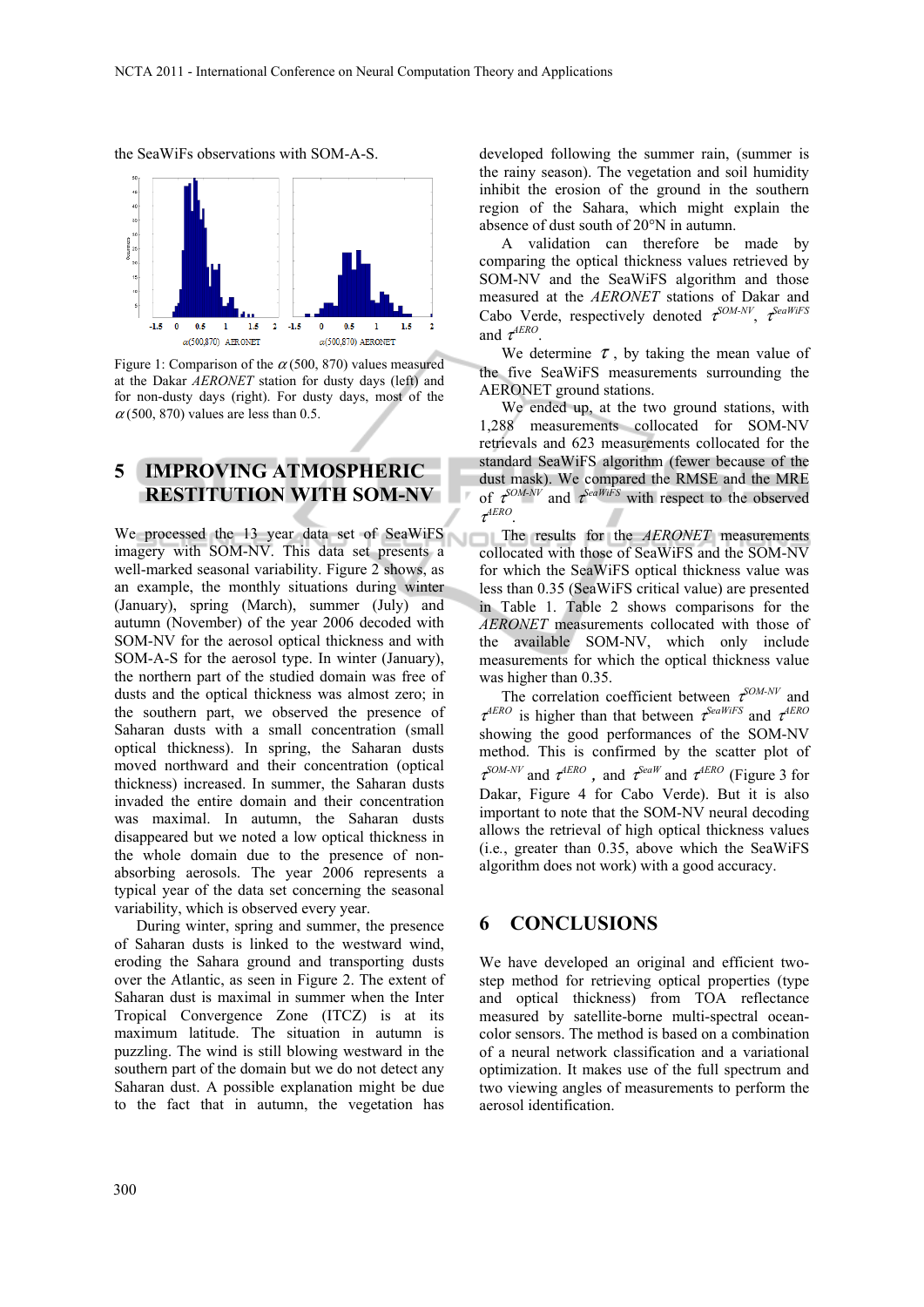

Figure 2: Monthly map of optical thickness (left panels) computed with SOM-NV and extent of Saharan dust (right panels) for (from top to bottom) January, March, July and November 2006 computed with SOM-A-S.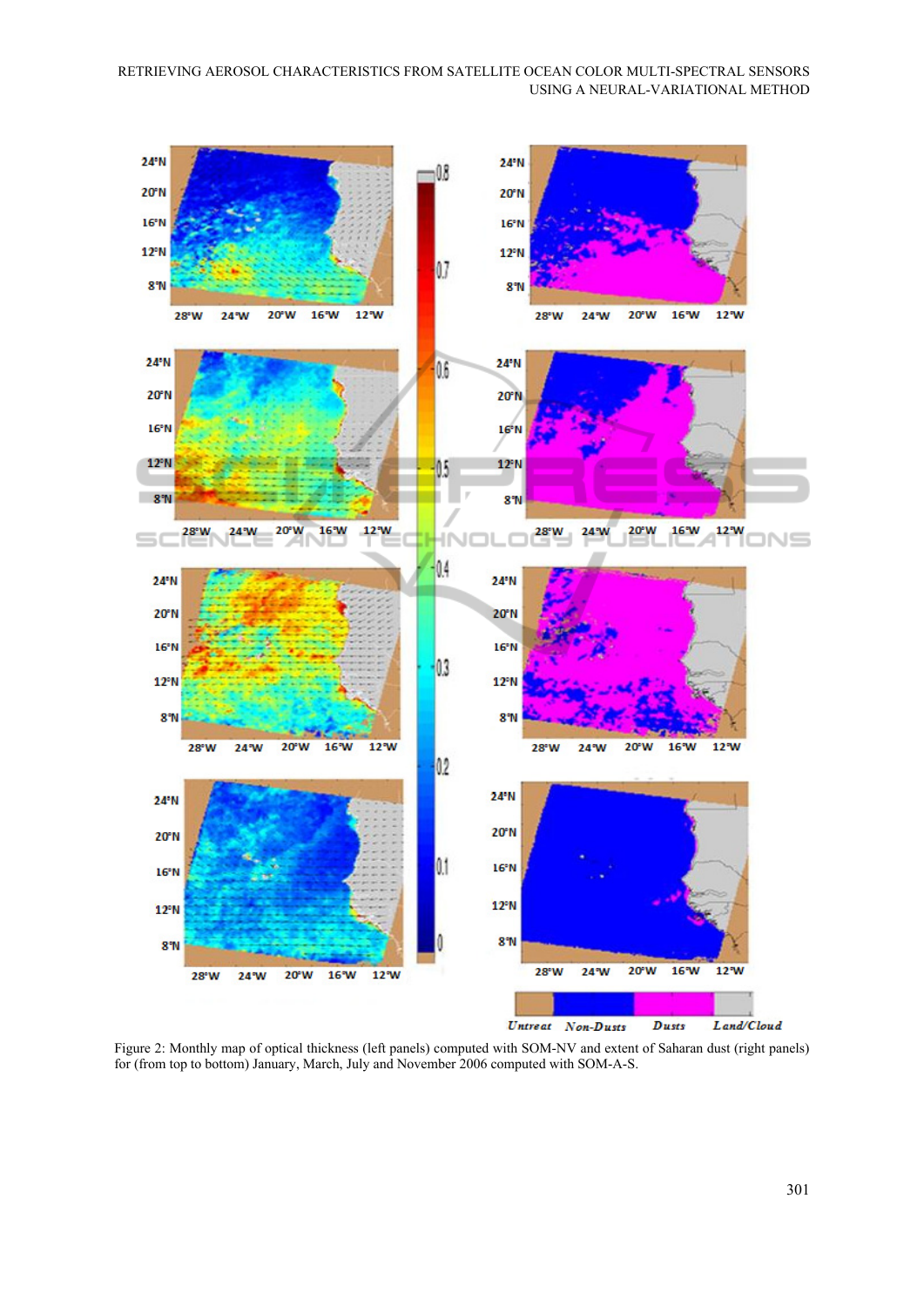Table 1: Comparison of the performances (RMSE and MRE) obtained on the optical thickness (< 0.35) computed by the SOM-NV and the SeaWiFS product with respect to the concomitant AERONET measurements at Dakar (M'Bour) and Cabo Verde (Sal Island) averaged for the 12 years from 1997 to 2009.

| Station  | Number of       | <b>RMSE</b>   |       | MRE $(%)$     |      | Correlation coefficient |      |
|----------|-----------------|---------------|-------|---------------|------|-------------------------|------|
|          | Collocated data | <b>SOM-NV</b> | SeaW  | <b>SOM-NV</b> | SeaW | <b>SOM-NV</b>           | SeaW |
| Dakar    | 232             | 0.023         | 0.025 | 33.8          | 32.6 | 0.83                    | 0.69 |
| Cap-Vert | 391             | 0.017         | 0.018 | 42.2          | 40.8 | 0.79                    | 0.70 |

Table 2: Performances (RMSE and MRE) obtained on the optical thickness computed by the SOM-NV for  $\tau > 0.35$  only, with respect to AERONET measurements at Dakar (M'Bour) and Cabo Verde averaged for the 12 years.

| Station  | Number of Collocated data | <b>RMSE</b> | MRE $(%)$ | Correlation coefficient |
|----------|---------------------------|-------------|-----------|-------------------------|
| Dakar    | 338                       | 0.025       | 21.9      | 0.88                    |
| Cap-Vert | 207                       | 0.024       | າ< າ      | 0.91                    |



Figure 3: Scatter plot of the optical thickness measurements computed by SOM-NV  $(\Delta)$  and the SeaWiFS product (\*) with respect to the AERONET measurements at Dakar.

This new method allows retrieval of the aerosol optical properties from the statistical properties of the data and for the first time the identification of the aerosol type. Besides, it gives accurate results for optical thickness values greater than 0.35, which is not the case for the standard SeaWiFS product. This allowed us to substantially increase the number of pixels processed with respect to the standard SeaWiFS algorithm by an order of magnitude as shown in Table 1 and Table 2. Moreover, the method permits detection of absorbing aerosols, such as Saharan dusts, which is still a challenge.

The monthly mean optical thickness measured by the SeaWiFS sensor is strongly correlated with the ground based measurements (AERONET stations), which validates the pertinence of the method. Analysis of the 13 years of observation show an important seasonal variability associated with the wind direction and intensity. The Saharan dust con-

Figure 4: Scatter plot of the optical thickness measurements computed by SOM-NV (Δ) and the SeaWiFS product (\*) with respect to the AERONET measurements at Cabo Verde.

centration is maximal in summer when the ITCZ is at its maximum latitude and minimum in autumn when the vegetation bloom reduces the soil erosion by the wind. This 13 year climatological data set available at http://www.locean-ipsl.upmc.fr/ ~POACC/ may be used to assess the seasonal variability of the mass of Saharan dust transported by the wind over the Atlantic Ocean. This new method can be easily implemented. Climatologists will get a better estimate of the aerosol concentration over the ocean and will have access to the aerosol type, which is important to understand their impact on climate.

### **ACKNOWLEDGEMENTS**

We are grateful for the support we received from CNES and IRD. We thank Dr. H. R. Gordon and C.